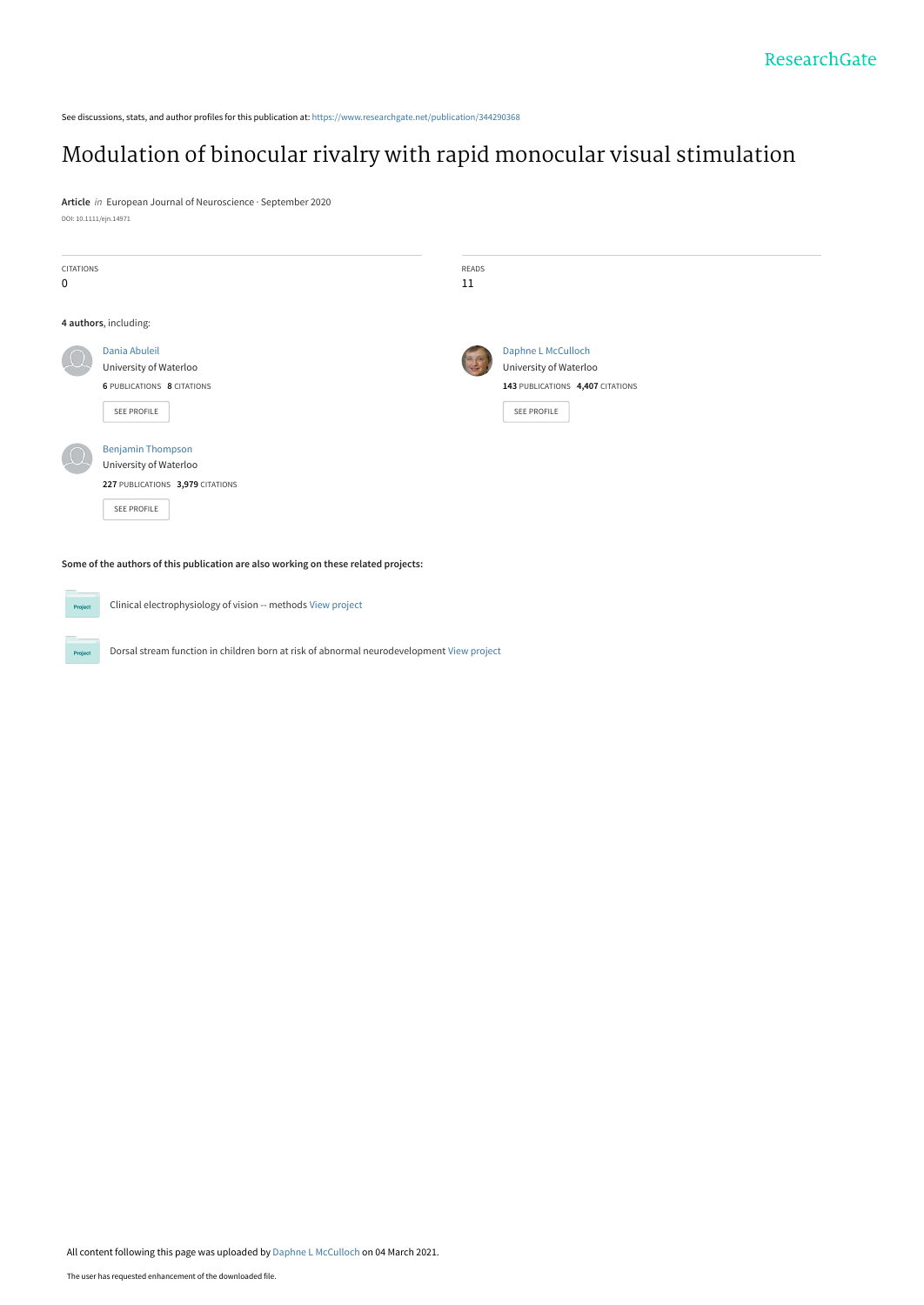**RESEARCH REPORT**

EIN European Journal of Neuroscience FENS

### **WILEY**

# **Modulation of binocular rivalry with rapid monocular visual stimulation**

**Dania Abuleil<sup>1</sup> | Daphne L. McCulloch<sup>1,2</sup> | Heidi Patterson<sup>1</sup> | Benjamin Thompson**<sup>1,2</sup>

<sup>1</sup>Department of Optometry and Vision Science, University of Waterloo, Waterloo, ON, Canada

<sup>2</sup> Centre for Eye and Vision Research, Hong Kong, Hong Kong

#### **Correspondence**

Dania Abuleil, School of Optometry and Vision Science, University of Waterloo, 200 Columbia St. W, Waterloo, Ontario, Canada N2L3G1. Email: [dania.abuleil@uwaterloo.ca](mailto:dania.abuleil@uwaterloo.ca)

#### **Funding information**

Natural Sciences and Engineering Research Council of Canada, Grant/Award Number: RGPAS-477166 and RPIN-05394; Canadian Foundation for Innovation, Grant/ Award Number: 34095

#### **Abstract**

Rapid visual stimulation can increase synaptic efficacy by repeated synaptic activation. This long-term potentiation-like (LTP-like) effect can induce increased excitability in the human visual cortex. To examine the effect of rapid visual stimulation on perception, we tested the hypothesis that rapid monocular visual stimulation would increase the dominance of the stimulated eye in a binocular rivalry task. Participants  $(n = 25)$  viewed orthogonal 0.5 cpd gratings presented in a dichoptic anaglyph to induce binocular rivalry. Rivalry dynamics (alternation rate, dominance, and piecemeal durations) were recorded before and after 2 min of rapid monocular stimulation (9 Hz flicker of one grating) or a binocular control condition (9 Hz alternation of the orthogonal gratings viewed binocularly). Rapid monocular stimulation did not affect alternation rates or piecemeal percept duration. Unexpectedly, the rivalry dominance of the stimulated eye was significantly reduced. A further experiment revealed that this effect could not be explained by monocular adaptation. Together, the results suggest that rapid monocular stimulation boosts dominance in the non-stimulated eye, possibly by activating homeostatic interocular gain control mechanisms.

#### **KEYWORDS**

binocular rivalry, long-term potentiation, neuroplasticity, ocular dominance, visual tetanus

# **1** | **INTRODUCTION**

Long-term potentiation (LTP) is the process of strengthening synaptic efficacy through repeated activation. This fundamental mechanism of neuroplasticity involves a cascade of cellular and molecular changes and underpins the processes of learning and memory formation (Bliss & Collingridge, 1993; Bliss & Lomo, 1973). Early research revealed that the rapid electrical stimulation of presynaptic

Edited by: Dr. Guillaume Rousselet **Abbreviations:** LTD, long term depression; LTP, long term potentiation; NMDA, N-methyl-d -aspartate; VEP, visual evoked potentials.

© 2020 Federation of European Neuroscience Societies and John Wiley & Sons Ltd

cells within the rabbit hippocampus induced a lasting increase in the response amplitude of postsynaptic cells (Bliss & Lomo, 1973). Subsequent studies demonstrated similar effects (Bröcher et al., 1992) and characterized the neurochemical changes that occurred as a result of the stimulation (Hayashi et al., 2000; Teyler & DiScenna, 1987). These changes included a rise in postsynaptic calcium, the release of glutamate, and the activation of *N*-methyl<sup>d</sup>-aspartate (NMDA) receptors (Malenka & Nicoll, 1999). While LTP is typically induced using electrical stimulation in vitro, similar effects (a strengthening of neural responses following stimulation) have been reported in the visual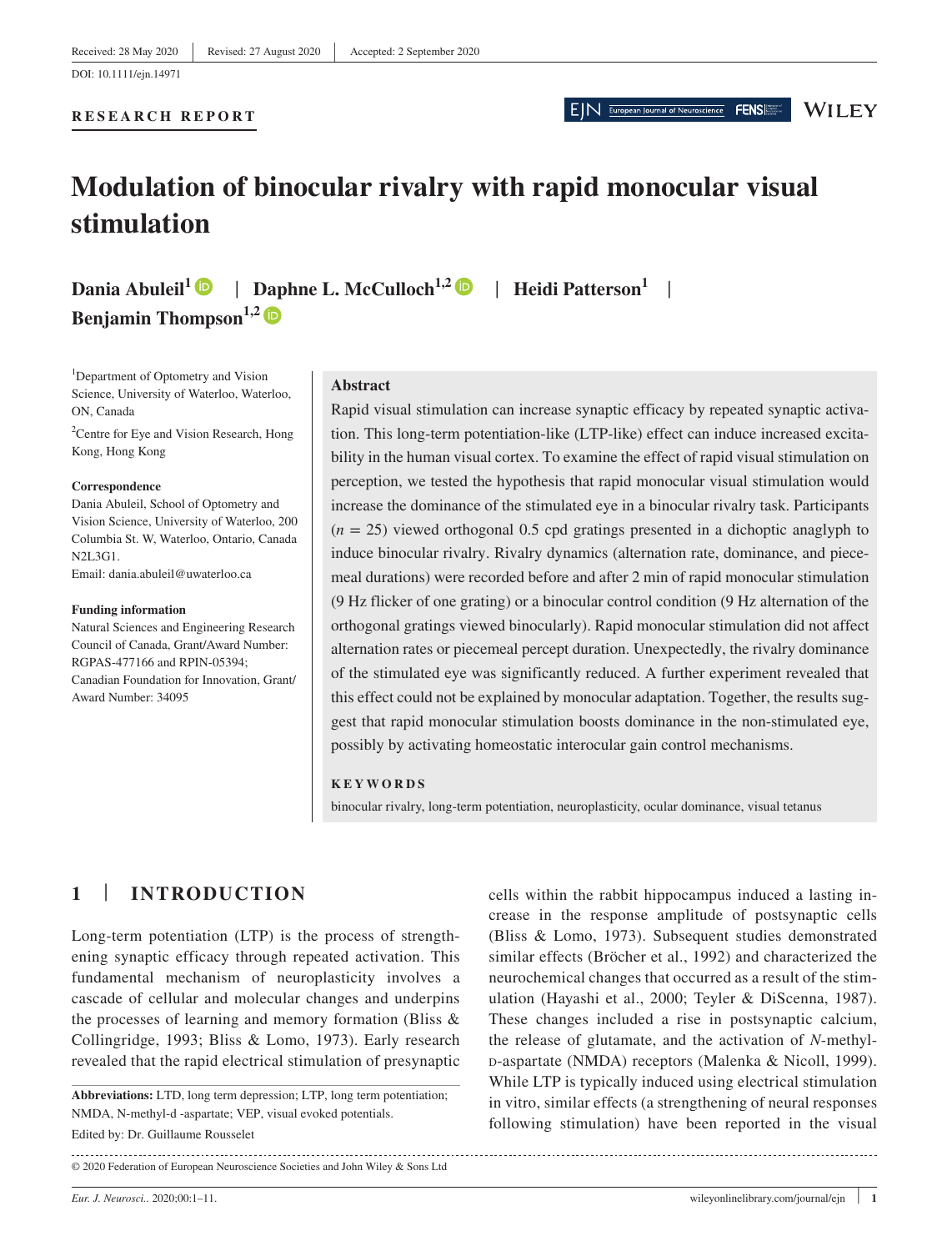cortex using rapid visual stimulation in adult rats (Frenkel et al., 2006; Heynen & Bear, 2001) and in humans (Clapp et al., 2005; Normann et al., 2007; Teyler et al., 2005).

In human adults, 2-min of rapid visual stimulation using a high-contrast checkerboard increased the amplitude of the N1b component of visual evoked potentials (VEPs; Normann et al., 2007; Sanders et al., 2018; Teyler et al., 2005). Rapid visual stimulation, sometimes referred to as visual tetanus, has been delivered in a number of ways including 9 Hz flicker of checkerboard or grating stimuli and 2 Hz pattern reversal of checkerboard stimuli (Normann et al., 2007; Teyler et al., 2005). To account for the effect of visual adaptation that can reduce visual cortex excitability and VEP amplitude (Blakemore & Campbell, 1969), most studies of rapid visual stimulation include a period of eye closure that at least matches the duration of rapid visual stimulation (Magnussen & Greenlee, 1985). The effect of rapid visual stimulation on VEP amplitude is stimulus-specific (Ross et al., 2008; Vassilev et al., 1994), reliant on NMDA receptors in animal models (Clapp et al., 2006), and may also involve an increase in glutamate receptor expression (Eckert et al., 2013), suggesting that it involves an LTP-like mechanism.

The majority of studies on rapid visual stimulation in humans have used electrophysiology or neuroimaging to measure visual cortex excitability before and after stimulation (Sanders et al., 2018). Therefore, the perceptual effects of rapid visual stimulation, if any, are not well understood. This is an important issue. If the LTP-like changes in cortical excitability induced by rapid visual stimulation can modulate perception, rapid visual stimulation may have therapeutic applications. For example, repetitive transcranial magnetic stimulation of the visual cortex can transiently improve visual functions such as contrast sensitivity in adults with amblyopia, a neurodevelopmental disorder of vision (Clavagnier et al., 2013; Thompson et al., 2008; Tuna et al., 2020). Like rapid visual stimulation, the effects of repetitive transcranial magnetic stimulation on cortical excitability likely involve LTP-like mechanisms (Hoogendam et al., 2010). Therefore, rapid visual stimulation may have similar effects and, unlike repetitive transcranial magnetic stimulation, can be delivered to the thalamocortical inputs from just one eye. This property may make repetitive visual stimulation particularly well suited for the treatment of amblyopia, which is characterized by a large imbalance in the neural response generated by each eye (Barnes et al., 2001).

Two preliminary studies have reported behavioral effects of rapid visual stimulation. Beste et al. observed improved luminance discrimination following 40 min of 20 Hz rapid visual stimulation, whereas Clapp et al. observed a reaction time improvement, but no change in response accuracy, during a checkerboard detection task following 2 min of 9 Hz stimulation (Beste et al., 2011; Clapp et al., 2012). In this experiment, we further explore the behavioral effects of rapid visual stimulation by investigating the effect of monocular rapid visual stimulation on binocular rivalry.

Binocular rivalry is a form of bistable perception wherein conflicting monocular images stochastically compete for dominance when viewed dichoptically. The resulting percept can involve periods of complete perceptual dominance by one eye, and periods of a mixed, piecemeal percept whereby images are superimposed or each eye dominates in different regions of the visual field (Wilson et al., 2001). In individuals with normal binocular vision, the periods of perceptual dominance are relatively equal between the two eyes. However, the relative dominance of each eye during binocular rivalry can be modulated by presenting stimuli with features such as size (Kang, 2009), color (Stalmeier & de Weert, 1988), luminance (Hong & Shevell, 2008), orientation (Holmes et al., 2006), or spatial frequency (Fahle, 1982), that differ between the two eyes.

In this study, we induced binocular rivalry by dichoptically presenting orthogonal, sinusoidal gratings. Dichoptic presentation was achieved using red/green anaglyphs. The aim of our first experiment was to determine suitable grating parameters. Specifically, we aimed to identify a stimulus configuration that generated minimal time spent in piecemeal and stable alternation rates across trials. In our second experiment, we used this stimulus to assess whether monocular rapid visual stimulation modulates binocular rivalry dynamics and/or dominance durations in individuals with normal binocular vision, based on previous work showing that rapid visual stimulation induces LTP-like effects in the human visual cortex (Clapp, et al., 2006; Normann et al., 2007; Ross et al., 2008; Sanders et al., 2018; Teyler et al., 2005). Our hypothesis was that rapid monocular visual stimulation would strengthen the cortical response to inputs from the stimulated eye and that this would increase the relative time spent perceiving the stimulus presented to the stimulated eye during binocular rivalry (i.e. increase the perceptual dominance of the stimulated eye). In a third experiment, we measured binocular rivalry before and after viewing a monocular static grating as a test of monocular visual adaptation.

#### **2** | **MATERIALS AND METHODS**

Three experiments were performed. Experiment 1 investigated the parameters for the binocular rivalry stimulus. Experiment 2 measured the effect of rapid monocular stimulation on binocular rivalry dynamics. A subset of participants from Experiment 2 completed a third experiment to determine whether adaptation could explain the results of Experiment 2.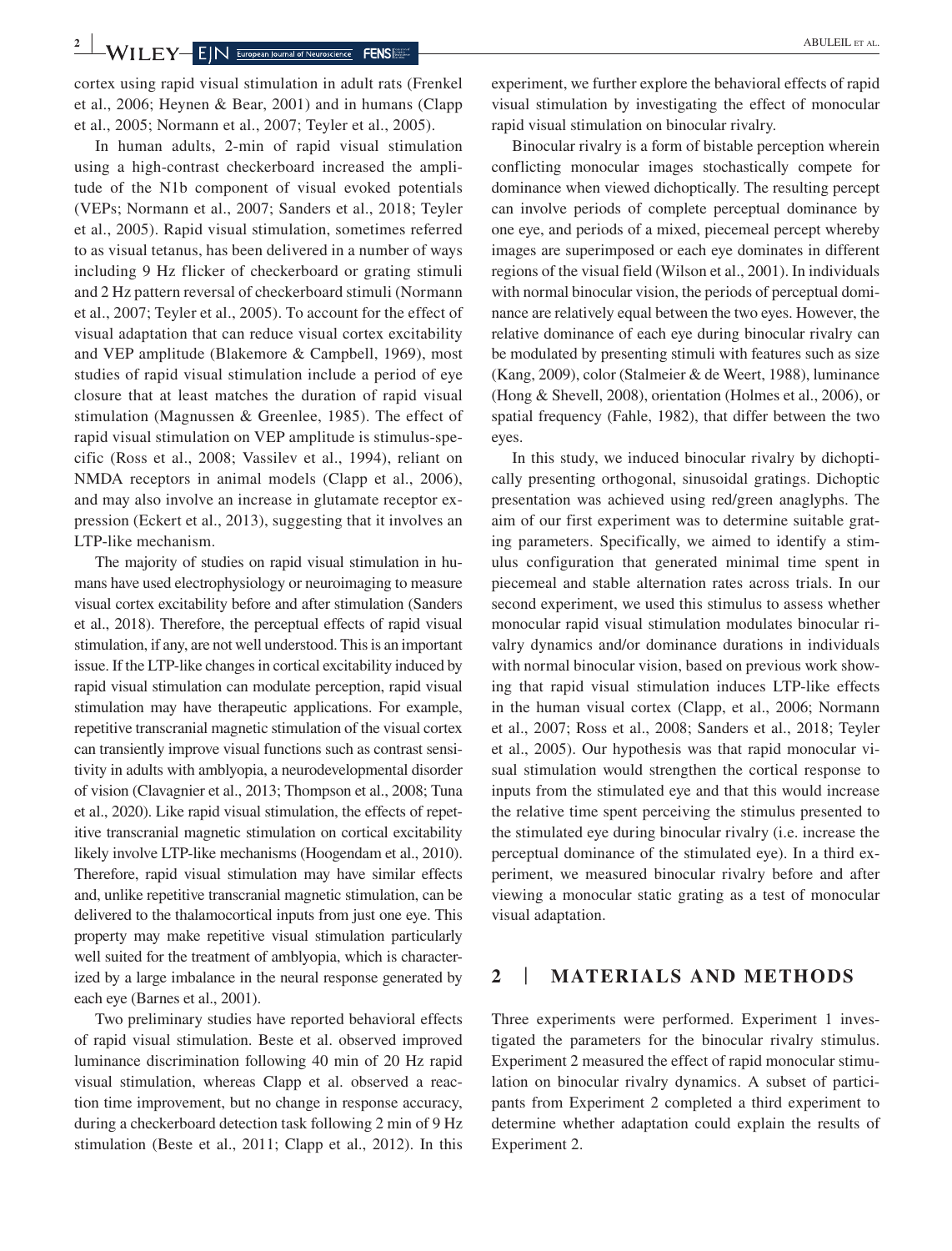# **2.1** | **Experiment 1: Stimulation parameters for binocular rivalry**

## **2.1.1** | **Participants**

Nine adults (age range: 21–28 years; five females) with selfreported normal binocular vision participated in a 1-hr binocular rivalry experiment. All participants were informed of the nature of the study before participation and provided written informed consent. The project was approved by the University of Waterloo Research Ethics Committee (ORE #30537; May 2016).

### **2.1.2** | **Stimuli and protocol**

Orthogonally oriented sinusoidally modulated gratings were presented dichoptically (57 cm viewing distance) within a circular field subtending 6.1 degrees of visual angle on a gamma-corrected 24-inch Asus® 3D monitor. Relatively large gratings were used because this study was the first step in a program of research that will extend to participants with reduced vision caused by amblyopia. Participants with amblyopia may struggle to see small stimuli. Dichoptic presentation was achieved using red/green anaglyph glasses. The space average contrast levels of the gratings were matched (0.5) using a Chroma Meter CS-100® photometer with measurements made through the anaglyphic filters (mean luminance: red =  $8.4 \text{ cd/m}^2$ ; green =  $32.9 \text{ cd/m}^2$ ). Using a computer keyboard, participants continuously reported whether they perceived the grating presented to the left eye (left eye dominant), the grating presented to the right eye (right eye dominant), or a piecemeal/mixed percept of both gratings. Specifically, a keyboard key was allocated to each percept. Participants held down the key corresponding to their current percept and switched keys when their percept changed. The total duration of each percept as well as the number of alternations (a change from one percept to another) were analyzed.

Participants completed  $40 \times 60$  s randomly sequenced trials—5 trials for each combination of two grating orientation pairs (90/180 versus 45/135 degrees) and four spatial frequencies (0.5, 1, 1.5 or 2 cycles per degree); the spatial frequency of the gratings presented to each eye within a trial was always identical.

## **2.1.3** | **Analysis**

Binocular rivalry alternation rates were calculated for each trial separately by dividing the number of alternations (defined as any change in percept) by the total presentation time. Alternation rate calculations included piecemeal percepts. Alternation rates across all five trials were then averaged for

each set of stimulus parameters. The cumulative duration of piecemeal percepts was also analyzed. Ocular dominance indices were calculated for each participant as: (time spent viewing with right eye minus time spent viewing with left eye) divided by (total time spent viewing right eye and left eye percepts) to investigate the effect of spatial frequency and orientation on ocular dominance.

Data were tested for normality using the Shapiro-Wilk paired-samples assumption test. Normally distributed data were analyzed using repeated measures ANOVA and post hoc paired *t* tests. Skewed data were analyzed using the Freidman test and post hoc Wilcoxon signed-rank test. We anticipated skewed data across all experiments because the distributions were bounded. Repeated measures ANOVAs or Freidman tests with factors of orientation (90/180 versus 45/135) and spatial frequency (0.5 versus 1.0 versus 1.5 versus 2.0 cpd) were conducted separately for alternation rate, piecemeal duration, and the absolute ocular dominance index. To determine whether stimulus orientation or spatial frequency affected the stability of binocular rivalry dynamics across trials, each participant's standard deviation across trials for each combination of orientation and spatial frequency was calculated for alternation rate. Repeated measures ANOVAs with factors of orientation and spatial frequency were conducted on the standard deviation data. Following the convention in the field, a *p*-value of less than 0.05 was considered statistically significant.

# **2.2** | **Experiment 2: Binocular rivalry following rapid monocular stimulation**

# **2.2.1** | **Participants**

Twenty-five adults (mean age 25, range 19–33; 21 female) with normal binocular vision based on stereopsis of  $\leq 40$ arc sec (The Fly Stereo Acuity Test®, Vision Assessment Corporation) and normal or corrected-to-normal vision (0.1 logMAR or better in each eye) participated in the rapid monocular stimulation experiment. Exclusion criteria included any neurological condition or the use of psychoactive drugs. All participants were informed of the nature of the study before participation and provided written informed consent. The project was approved by the University of Waterloo Research Ethics Committee (ORE #30537; May 2016).

## **2.2.2** | **Rivalry stimulus**

The stimulus spatial frequency and orientation pair determined in Experiment 1 (0.5cpd, 45/135 degrees) was chosen for this experiment. Viewing conditions and the method of reporting binocular rivalry percepts were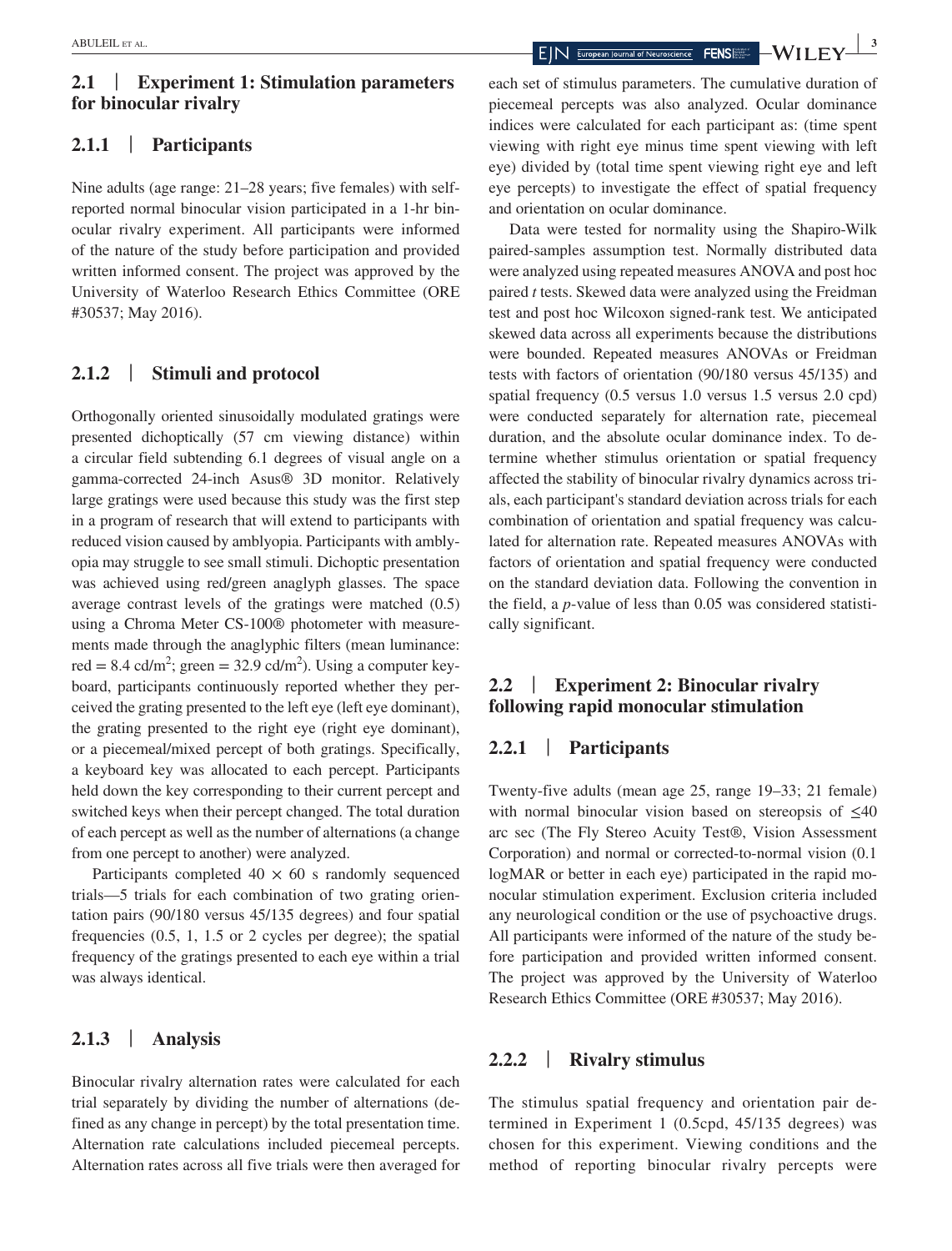**4 WII** FY FIN European Journal of Neuroscience FENS

identical to Experiment 1. Three 60-s trials of binocular rivalry were recorded before and after rapid monocular stimulation.

# **2.2.3** | **Study design**

We used a modified version of the rapid monocular stimulation protocol described by Teyler et al. (2005) (Figure 1). Within a repeated measures design, participants completed two study conditions on separate days: a rapid monocular visual stimulation condition and a binocular control condition. Upon the first visit, participants completed either the rapid monocular stimulation condition or the binocular control condition, assigned randomly. Rapid monocular stimulation involved monocular viewing of only one of the two gratings that made up the binocular rivalry stimulus flickering on and off (50% duty cycle, on: high contrast grating on a luminance-matched grey surround; off: uniform grey field) at 9 Hz for 2 min. The stimulated eye was randomly selected for each participant. The stimulated eye was stimulated with the same grating orientation that was presented to that eye during the pre and poststimulation binocular rivalry measures because the LTP-like effects of rapid visual stimulation are stimulus-specific. Participants wore red/ green glasses during the rapid monocular stimulation. The binocular control condition was identical except that the two gratings that made up the binocular rivalry stimulus were alternated in the center of the monitor at 9 Hz and viewed binocularly (no red/green glasses). In both the rapid monocular stimulation and binocular control conditions, the 2 min of visual stimulation was followed by 2 min of eye closure to minimize adaptation effects. Binocular rivalry measures were recorded before stimulation (pre) and after eyelid closure (post).

# **2.2.4** | **Analysis**

The binocular rivalry measures were alternation rate, time spent in piecemeal, and ocular dominance index (all calculated as in Experiment 1). Alternation rates and time spent in piecemeal across all three trials were averaged for each condition. An ocular dominance index was calculated for each participant based only on the duration of left eye dominant and right eye dominant percepts. Piecemeal percepts were not included in this analysis. In the rapid monocular stimulation condition this index was defined as: (stimulated eye dominance duration minus non-stimulated eye dominance duration) divided by the sum of dominance durations for the two eyes; in the binocular control condition, the ratio was calculated in the same way based on the eye randomly selected for stimulation in the monocular condition.

Data were analyzed using parametric or non-parametric tests depending on normality as in Experiment 1. ANOVAs or Freidman tests with factors of Condition (rapid monocular stimulation versus control) and Time (pre versus poststimulation) were conducted separately for alternation rate, piecemeal duration, and ocular dominance indices. Post hoc testing was conducted using paired *t* tests or the Wilcoxon signed-rank test.

# **2.3** | **Experiment 3: Binocular rivalry following monocular adaptation**

## **2.3.1** | **Participants and methods**

A subset of participants that completed Experiment 2 who consented to and were available for additional testing  $(N = 12)$ completed Experiment 3 on a separate day several months after completing Experiment 2. Experiment 3 was a post hoc experiment designed to investigate whether monocular adaptation



**FIGURE 1** Schematic representation of Experiment 2 protocol. Plaid stimuli indicate binocular rivalry testing. In the rapid monocular stimulation condition, one of the gratings that made up the plaid was presented monocularly and flickered at 9 Hz. The stimulated eye (and therefore the red or green colour of the grating) was randomised. In this figure, the red grating is shown as an example. In the control binocular condition, the two gratings that made up the binocular rivalry stimulus were alternated at 9 Hz at the center of the screen and were viewed binocularly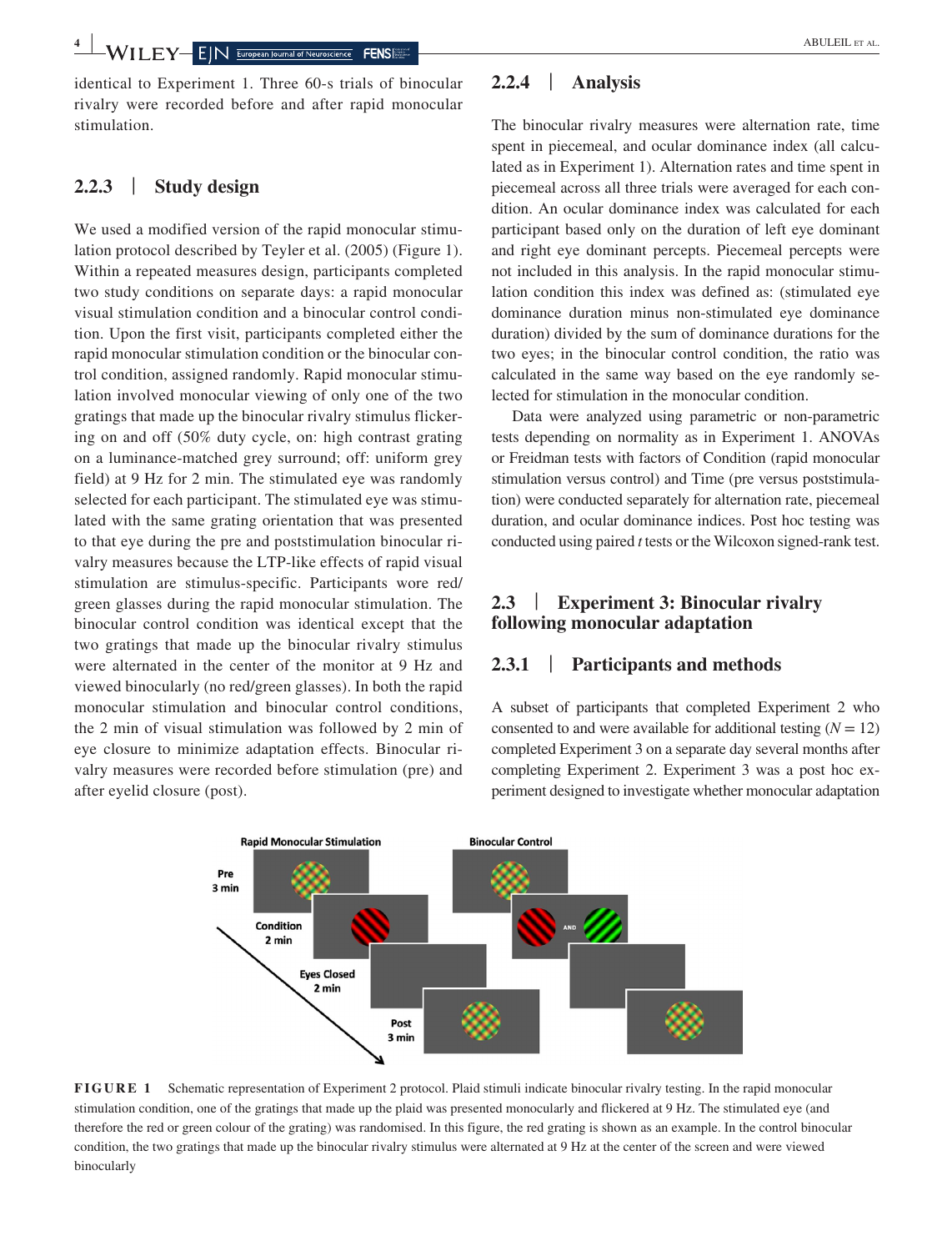could explain the results of Experiment 2. The pre and post measurements of binocular rivalry used in Experiment 3 were identical to those used in Experiment 2. The monocular adaptation between the pre and post tests was a static monocular presentation of one of the gratings that made up the binocular rivalry stimulus for 2 min. The static grating was presented to the same eye (left or right) that had been exposed to rapid monocular stimulation in Experiment 2. As in Experiment 2, participants closed their eyes for 2 min following adaptation.

## **2.3.2** | **Analysis**

Two analyses were conducted. First, the results from the rapid monocular stimulation and control conditions in Experiment 2 were reanalyzed using only data from the subset of participants who completed Experiment 3 to test whether the main finding from Experiment 2 (reduced ocular dominance index for the stimulated eye in the rapid monocular stimulation condition but not the control condition) was present in the smaller sample. Wilcoxon signed-rank tests were used to compare the ocular dominance indices pre versus poststimulation in the rapid monocular stimulation and control conditions. Second, a Wilcoxon signed-rank test was conducted on the data collected in Experiment 3 to compare ocular dominance indices pre versus post static visual adaptation of one eye.

## **3** | **RESULTS**

## **3.1** | **Experiment 1**

For alternation rates, a repeated measures ANOVA showed no significant effects of Grating Orientation (*p* > 0.05; Figure 2a).

However, a main effect of Grating Spatial Frequency was observed  $(F_{1,8} = 4.194, p = 0.016, r^2 = 0.028;$  Figure 2b, Table 1). Alternation rates were slowest at 0.5 cpd. Alternation rates for the 0.5 cpd stimulus differed significantly from the 1 cpd ( $t_8 = -3.617$ ,  $p = 0.007$ , Cohen's  $d = -1.206$ ) and 1.5 cpd (t<sub>8</sub> =  $-3.485$ , *p* = 0.008, Cohen's *d* =  $-1.162$ ) stimuli, but not the 2 cpd stimulus ( $t_8 = -1.597$ ,  $p = 0.149$ , Cohen's *d* = −0.532). No significant effects of Grating Orientation or Grating Spatial Frequency were observed for piecemeal duration or for the standard deviations of alternation rate (all  $F < 3.903$ , all  $p > 0.069$ ). Absolute values of ocular dominance indices were not normally distributed. As a result, the Freidman test was conducted and showed no significant effect of Grating Orientation ( $F_1 = 0.130$ ,  $p = 0.716$ , Kendall's W = −567.8) or Grating Spatial Frequency ( $F_1 = 2.641$ ,  $p = 0.062$ , Kendall's  $W = -21.9$ ) on ocular dominance index. Based on these results, a spatial frequency of 0.5 cpd was chosen for Experiment 2 because this spatial frequency induced the slowest alternation rates. The oblique orientations (45/135) were chosen for Experiment 2 arbitrarily.

**TABLE 1** Effects of grating spatial frequency on binocular rivalry

| <b>Spatial</b><br>frequency | <b>Alternation rate<sup>a</sup></b><br>(Hz) | <b>Piecemeal</b> <sup>a</sup><br>(time/60 s) | <b>Absolute</b><br>ocular<br>dominance<br>index <sup>a</sup> |
|-----------------------------|---------------------------------------------|----------------------------------------------|--------------------------------------------------------------|
| $0.5$ cpd                   | $0.49 \ (\pm 0.18)$                         | $0.06 (\pm 0.02)$                            | $0.11 (\pm 0.07)$                                            |
| $1.0$ cpd                   | $0.57 \ (\pm 0.19)$                         | $0.10 \ (\pm 0.03)$                          | $0.11 (\pm 0.04)$                                            |
| $1.5$ cpd                   | $0.56 \ (\pm 0.18)$                         | $0.12 \ (\pm 0.04)$                          | $0.16 \ (\pm 0.10)$                                          |
| $2.0$ cpd                   | $0.54 \ (\pm 0.16)$                         | $0.13 \ (\pm 0.04)$                          | $0.20~(\pm 0.16)$                                            |

a Grand mean between subjects followed by the mean of the within subject standard deviations.



**FIGURE 2** Rivalry alternation rates for Experiment 1. (a) Orientation with mean alternation rates for each individual participant collapsed across spatial frequency. (b) Spatial frequency with mean alternation rates for each individual participant collapsed across orientation. Each color signifies a different participant ( $n = 9$ ). (\*) indicates significant differences for group post hoc paired *t* tests  $p < 0.05$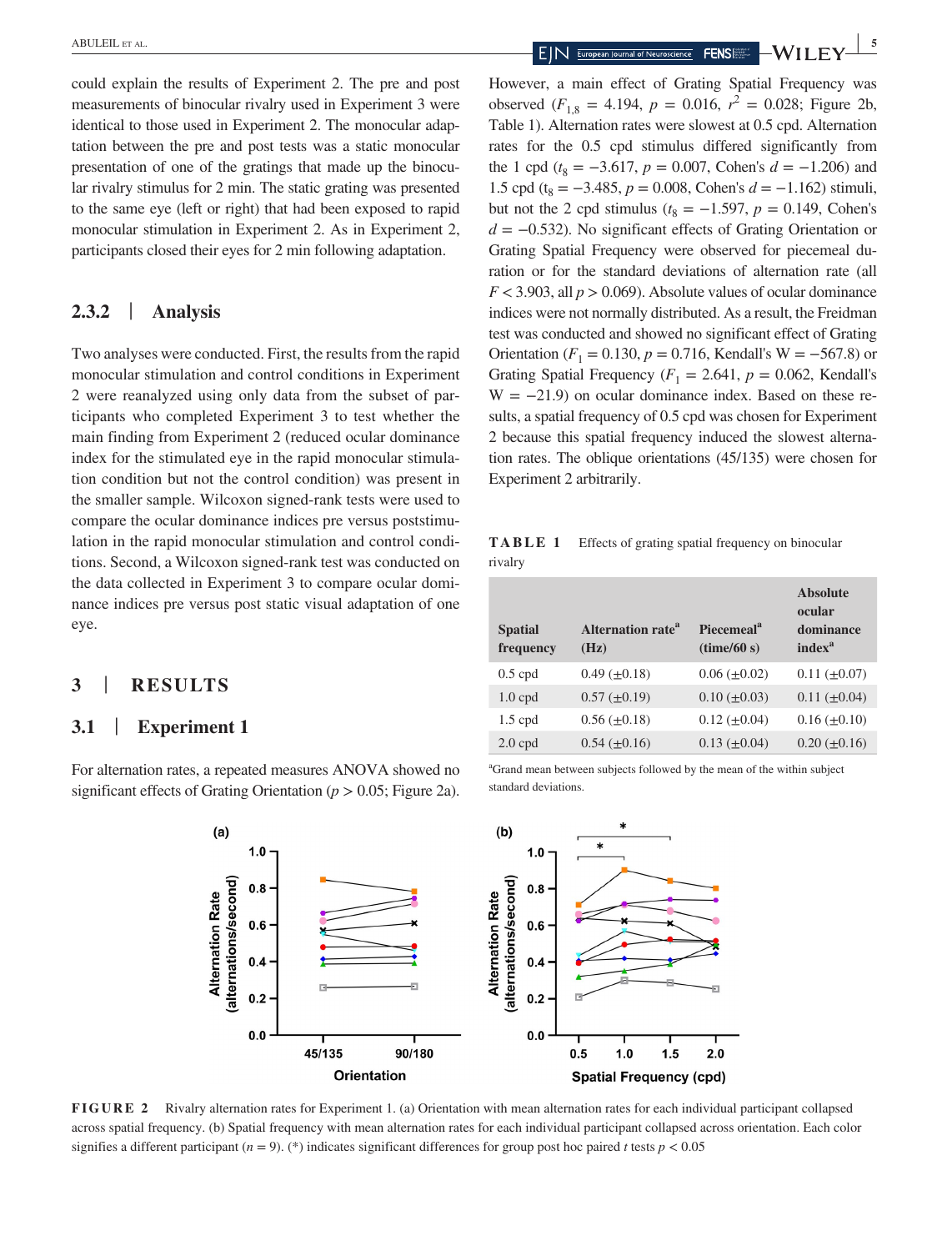

Neither alternation rates nor ocular dominance indices were normally distributed. Therefore, nonparametric statistics were adopted. The median values  $\pm$  interquartile ranges for measures of rivalry dynamics pre and post rapid monocular stimulation were  $0.60 \pm 0.24$  Hz and  $0.56 \pm 0.24$  Hz for alternation rates (Figure 3),  $8.46 \pm 10.13$  s and  $11.96 \pm 12.33$  s for time spent in piecemeal (Figure 4), and  $0.02 \pm 0.12$  and  $-0.05 \pm 0.08$  for ocular dominance indices (Figure 5). For the binocular control condition, medians pre and post stimulation were  $0.65 \pm 0.28$ and  $0.61 \pm 0.27$  for alternation rates,  $12.51 \pm 11.71$  s and  $13.71 \pm 13.95$  s for time spent in piecemeal, and  $-0.01 \pm 0.09$ and  $-0.02 \pm 0.16$  for ocular dominance indices. Rapid monocular stimulation did not alter binocular rivalry alternation rates (Freidman test: no effect of Condition [rapid monocular stimulation versus binocular control];  $F_1 = 3.137$ ,  $p = 0.081$ , Kendall's  $W = -17.9$ ), or the duration of piecemeal percepts (Freidman test: no effect of Condition [rapid monocular



**FIGURE 3** Individual alternation rates for the rapid monocular stimulation and binocular control conditions in Experiment 2 presented as scatter (a) and line (b) plots. Solid horizontal lines in panel a denote medians; error bars = IQR



**FIGURE 4** Time in piecemeal for the rapid monocular stimulation and binocular control conditions from Experiment 2 presented as scatter (a) and line (b) plots as in Figure 3

stimulation versus binocular control];  $F_1 = 3.229$ ,  $p = 0.077$ , Kendall's  $W = -18.1$ ). However, rapid monocular stimulation shifted the ocular dominance index in favor of the non-stimulated eye (Freidman test: significant effect of Condition [rapid monocular stimulation versus binocular control];  $F_1 = 5.332$ ,  $p = 0.025$ , Kendall's W = −18.8). The effect was associated with a significant shift in ocular dominance index toward the non-stimulated percept for the rapid monocular stimulation condition (post hoc Wilcoxon signed-rank test,  $W = 248.0$ ,  $p = 0.005$ ,  $r = 0.653$ ; Figure 5). In other words, rapid monocular stimulation decreased the time spent viewing the percept for the stimulated eye relative to that for the non-stimulated eye. There was no change in ocular dominance index for the binocular control condition (W = 134.5,  $p = 0.668$ ,  $r = -0.103$ ).

### **3.3** | **Experiment 3**

Experiment 3 data were not normally distributed. For the subgroup from Experiment 2 who also completed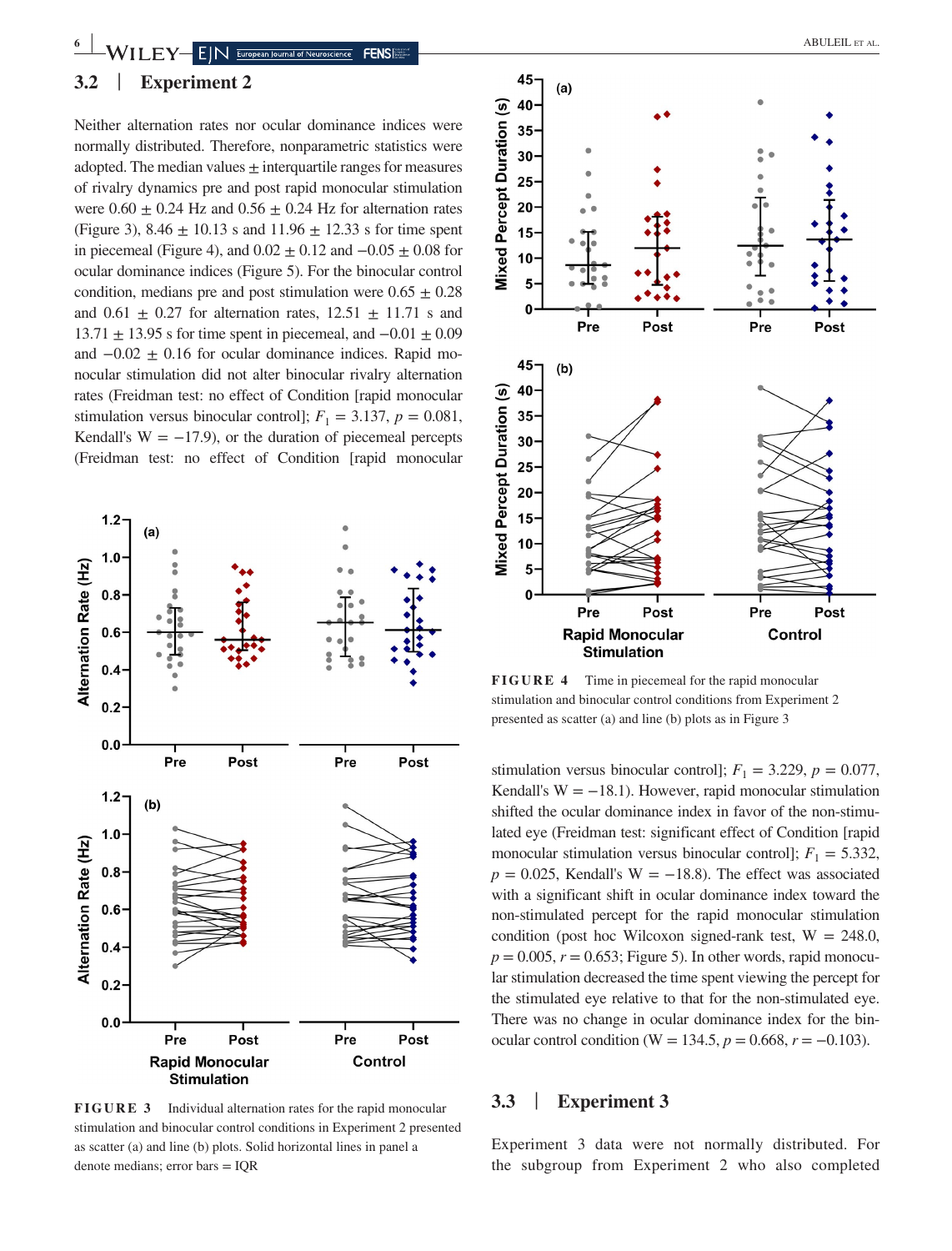

**FIGURE 5** Median ocular dominance indices for the rapid visual stimulation and binocular control conditions in Experiment 2 presented as scatter (a) and line (b) plots as in Figure 3. Negative values indicate decreased dominance for the stimulated eye

Experiment 3, monocular adaptation did not alter ocular dominance (W = 30.0,  $p = 0.838$ ,  $r = 0.091$ ). Importantly, this subgroup did show a significant shift in ocular dominance toward the non-stimulated eye following rapid monocular stimulation, similar to that of the full cohort in Experiment 2 (W = 66.0,  $p = 0.004$ ,  $r = 1.000$ ; Figure 6). This subgroup also showed no effect of the binocular control condition from their Experiment 2 data ( $W = 32.0$ ,  $p = 0.610, r = -0.179$ .

# **4** | **DISCUSSION**

The primary aim of this study was to assess whether rapid monocular stimulation of one eye would increase the dominance of that eye during binocular rivalry. Unexpectedly, we observed the opposite effect; rapid monocular stimulation *reduced* the relative dominance of the stimulated eye during binocular rivalry.

How might we explain this unexpected result? The simplest explanation is that rapid monocular stimulation caused retinal or cortical adaptation resulting in reduced dominance of the stimulated eye during binocular rivalry. Following previous work (Teyler et al., 2005), our rapid monocular stimulation protocol was designed to minimize adaptation effects by providing a period of eye closure directly after the rapid visual stimulation that was the same duration as the rapid visual stimulation itself (2 min). Generally, a period of adaptation lasts as long as the stimulation (Greenlee et al., 1991; see Başgöze et al., 2018 for an in-depth review). However, it is still possible that adaptation played a role in our results. Therefore, we conducted a third experiment on a subset of participants from Experiment 2 who were available and willing to complete further testing. This experiment revealed that simply adapting one eye to one of the gratings that made up the binocular rivalry stimulus did not alter ocular dominance. Although the sample size for this experiment was smaller than for the main experiment and therefore had less power to detect small shifts in ocular dominance, there was no trend observed to indicate adaptation. Together, the use of a period of eye closure within our rapid monocular stimulation protocol and the results of Experiment 3 argue against adaptation as an explanation of our unexpected result.

An alternative explanation is that the rapid visual stimulation of one eye may not have generated the expected LTP-like effects but rather a long-term depression-like effect (LTD). Although increased cortical excitability is the most commonly reported effect of visual stimulation (Clapp, et al., 2006; de Gobbi Porto et al., 2015; Kirk et al., 2010; Teyler et al., 2005), decreased or inconsistent changes in cortical activity have also been reported. These include a reduced visual cortex BOLD response post-stimulation (Lahr et al., 2014) and reduced VEP amplitude in young adults post stimulation (Abuleil et al., 2019). The reason that some studies show LTP-like and others show LTD-like results is not clear; however, this pattern of results does suggest that visual stimulation effects are inconsistent (Sanders et al., 2018). LTD-like changes following visual stimulation would be consistent with our observation of relatively reduced binocular rivalry dominance for the eye that received rapid monocular stimulation.

One additional possible explanation for decreased dominance following rapid monocular stimulation is suggested by recent studies that have explored the effect of short-term monocular occlusion on binocular rivalry dominance. After one eye is occluded for a period of time, that eye has a relative increase in dominance during binocular rivalry once the occlusion is removed (Lunghi et al., 2011; Min et al., 2018). Furthermore, this effect does not require full occlusion of the deprived eye. For example, induced suppression of one eye or the presentation of lower contrast images to one eye for as little as 3 min also increases that eye's binocular rivalry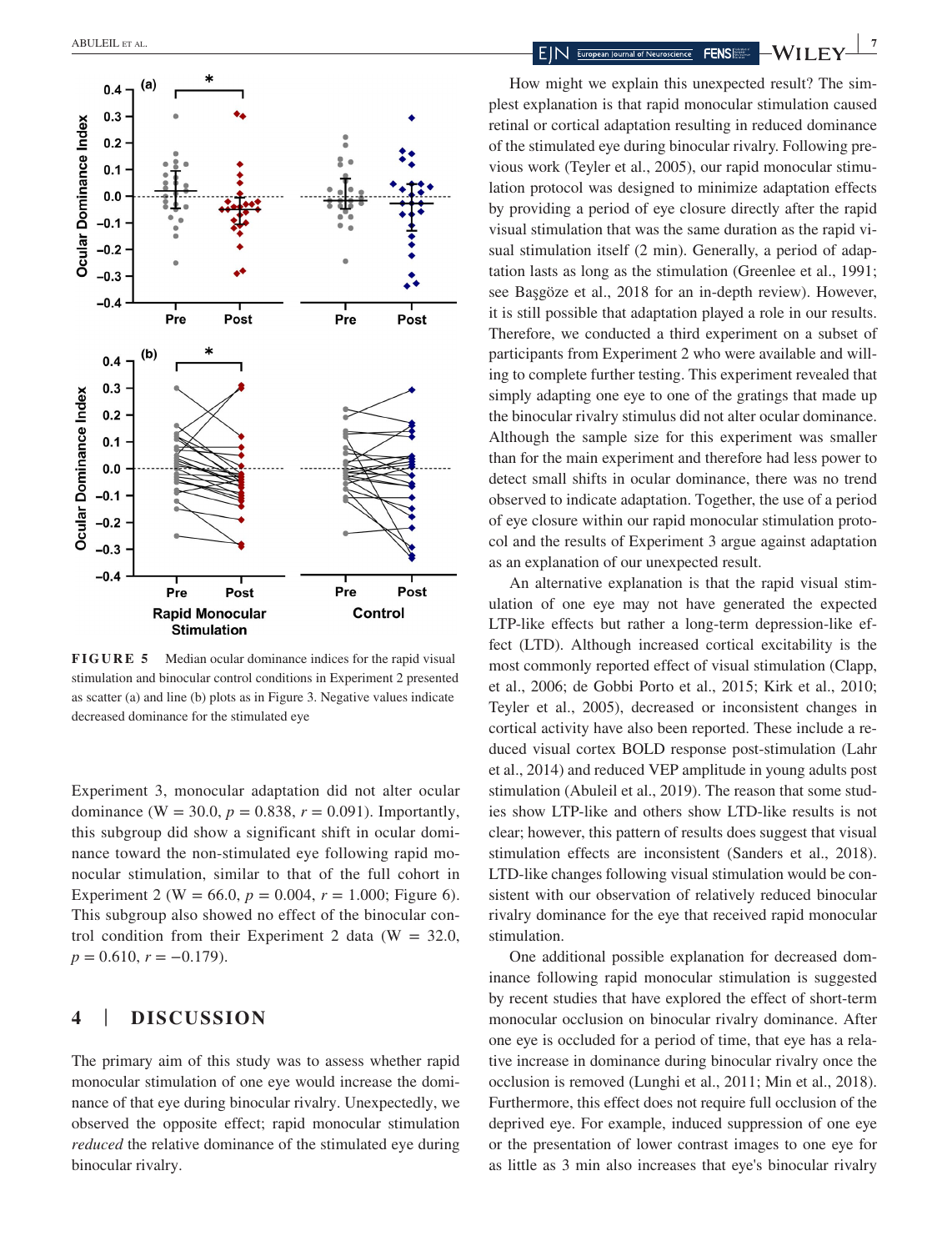

**FIGURE 6** Ocular dominance indices for participants who completed both Experiment 2 and Experiment 3  $(n = 12)$ presented as scatter (a) and line (b) plots as in Figure 3. Negative values indicate reduced dominance for the stimulated/ adapted eye

dominance (Kim et al., 2017). Other image degradation manipulations such as the presentation of pink noise (Bai et al., 2017) or spatial scrambling of one eye's image also result in increased dominance of the deprived eye over the eye exposed to normal visual stimulation (Ramamurthy & Blaser, 2018; Zhou et al., 2014). The effects of short-term monocular occlusion also extend to participants with amblyopia, a disorder characterized by chronic perceptual dominance of the fellow eye over the amblyopic eye (Li et al., 2011). Occlusion of the amblyopic eye strengthens the contribution of that eye to binocular vision once the occlusion is removed (Chadnova et al., 2017; Lunghi et al., 2011, 2016, 2019; Zhou et al., 2013, 2019).

Possible mechanisms underlying the ocular dominance shift induced by short-term monocular occlusion include a change in neural interocular gain control resulting from a large imbalance in the input from each eye to cortical processing (Lunghi et al., 2011; Zhou et al., 2013). This change is associated with reduced visual cortex GABA concentration (Lunghi et al., 2015) and may involve both feedforward and feedback pathways (Ramamurthy & Blaser, 2018).

The effect of monocular deprivation on binocular rivalry typically requires a longer period of deprivation than 2 min (Lunghi et al., 2015). However, it is possible that LTP-like changes in the visual cortex induced by monocular rapid

visual stimulation drive a more abrupt plastic change. In particular, we postulate that the strengthening of the cortical response to the stimulated eye generated by our monocular rapid stimulation protocol rapidly activated the same homeostatic mechanisms that underpin short-term monocular occlusion effects. In other words, the reduced binocular rivalry dominance of the stimulated eye was not a direct effect of the rapid monocular stimulation but was caused by the relative deprivation of the non-stimulated eye.

Our study had a number of limitations. As mentioned above, the sample size for Experiment 3 was limited. Additional experiments with a larger sample size will be required to fully explore the effect of monocular adaptation on binocular rivalry for our stimuli. In addition, while the focus of our study was the effect of rapid monocular visual stimulation on binocular rivalry dynamics, further investigation is needed to identify the optimal visual stimulus parameters for the induction of LTP-like or LTD-like effects. Temporal frequency is likely to be a particularly important parameter. Electroencephalography (EEG) recordings may also provide further insight into the neural mechanisms driving the effect of rapid monocular visual stimulation on binocular rivalry. Additionally, we did not measure the optimal duration of monocular rapid visual stimulation for altering eye dominance in binocular rivalry or the length of time for which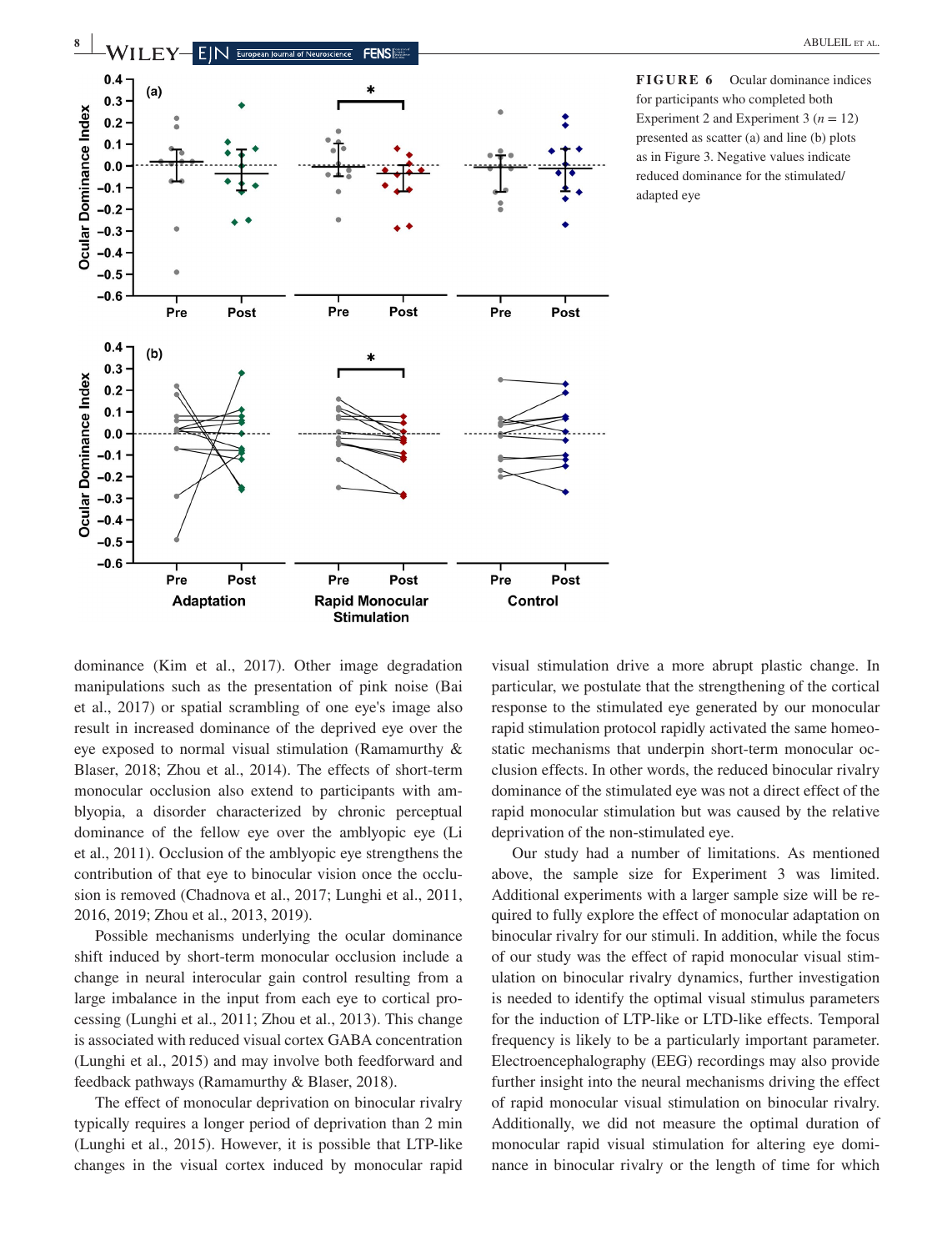eye dominance was altered. It has previously been observed that 2 min of rapid visual stimulation increased VEP amplitudes, while 10 min of stimulation had no effect (Normann et al., 2007). In addition, the effect of rapid visual stimulation on VEP/ERP amplitude has been reported to last for up to an hour or until the effect is measured using a slow 1 Hz stimulus (Clapp et al., 2006; Teyler et al., 2005). It is currently unknown whether these results also apply to the behavioral effects of rapid visual stimulation.

As a whole, our results raise the exciting possibility that rapid monocular stimulation can be used to rapidly induce eye dominance shifts. Potential applications of this technique include the manipulation of ocular dominance in amblyopia. We are currently conducting studies that address this possibility.

#### **ACKNOWLEDGMENTS**

This study was supported by the Natural Sciences and Engineering Research Council (NSERC) grants RPIN-05394 and RGPAS-477166 as well as the Canadian Foundation for Innovation (CFI) grant 34095. The funders had no role in study design, data collection and analysis, decision to publish, or preparation of the manuscript.

#### **CONFLICTS OF INTEREST**

The authors have no conflict of interest to declare.

#### **AUTHOR CONTRIBUTIONS**

Abuleil, McCulloch, and Thompson contributed equally to the research design, data collection, and writing of the study. Patterson contributed only to data collection.

#### **PEER REVIEW**

The peer review history for this article is available at [https://](https://publons.com/publon/10.1111/ejn.14971) [publons.com/publon/10.1111/ejn.14971](https://publons.com/publon/10.1111/ejn.14971)

#### **DATA AVAILABILITY STATEMENT**

The data that support the findings of this study are openly available on Figshare: Abuleil, Dania; McCulloch, Daphne; Patterson, Heidi; Thompson, Benjamin (2020): LTP\_ BinocularRivalryModulation.xlsx. figshare. Dataset. [https://](https://doi.org/10.6084/m9.figshare.12867341.v1) [doi.org/10.6084/m9.figshare.12867341.v1](https://doi.org/10.6084/m9.figshare.12867341.v1)

### **ORCID**

*Dania Abuleil* <https://orcid.org/0000-0003-3072-9874> *Daphne L. McCulloch* [https://orcid.](https://orcid.org/0000-0003-3519-4207) [org/0000-0003-3519-4207](https://orcid.org/0000-0003-3519-4207) *Benjamin Thompson* **D** [https://orcid.](https://orcid.org/0000-0002-3902-2712) [org/0000-0002-3902-2712](https://orcid.org/0000-0002-3902-2712)

#### **REFERENCES**

Abuleil, D., McCulloch, D. L., & Thompson, B. (2019). Older adults exhibit greater visual cortex inhibition and reduced visual cortex

plasticity compared to younger adults. *Frontiers in Neuroscience*, *13*, 1–7. <https://doi.org/10.3389/fnins.2019.00607>

- Bai, J., Dong, X., He, S., & Bao, M. (2017). Monocular deprivation of Fourier phase information boosts the deprived eye's dominance during interocular competition but not interocular phase combination. *Neuroscience*, *352*, 122–130. [https://doi.org/10.1016/j.neuro](https://doi.org/10.1016/j.neuroscience.2017.03.053) [science.2017.03.053](https://doi.org/10.1016/j.neuroscience.2017.03.053)
- Barnes, G. R., Hess, R. F., Dumoulin, S. O., Achtman, R. L., & Pike, G. B. (2001). The cortical deficit in humans with strabismic amblyopia. *Journal of Physiology*, *533*(1), 281–297. [https://doi.](https://doi.org/10.1111/j.1469-7793.2001.0281b.x) [org/10.1111/j.1469-7793.2001.0281b.x](https://doi.org/10.1111/j.1469-7793.2001.0281b.x)
- Başgöze, Z., Mackey, A. P., & Cooper, E. A. (2018). Plasticity and adaptation in adult binocular vision. *Current Biology*, *28*, R1406–R1413. <https://doi.org/10.1016/j.cub.2018.10.024>
- Beste, C., Wascher, E., Güntürkün, O., & Dinse, H. R. (2011). Improvement and impairment of visually guided behavior through LTP- and LTD-like exposure-based visual learning. *Current Biology*, *21*, 876–882. <https://doi.org/10.1016/j.cub.2011.03.065>
- Blakemore, C., & Campbell, F. W. (1969). On the existence of neurones in the human visual system selectively sensitive to the orientation and size of retinal images. *Journal of Physiology*, *203*, 237–260. <https://doi.org/10.1113/jphysiol.1969.sp008862>
- Bliss, T. V. P., & Collingridge, G. L. (1993). A synaptic model of memory: Long-term potentiation in the hippocampus. *Nature*, *361*, 31– 39. <https://doi.org/10.1038/361031a0>
- Bliss, T. V. P., & Lomo, T. (1973). Long-lasting potentiation of synaptic transmission in the dentate area of the unanaestetized rabbit following stimulation of the perforant path. *Journal of Physiology*, *232*, 357–374.
- Bröcher, S., Artola, A., & Singer, W. (1992). Agonists of cholinergic and noradrenergic receptors facilitate synergistically the induction of long-term potentiation in slices of rat visual cortex. *Brain Research*, *573*, 27–36. [https://doi.org/10.1016/0006-8993\(92\)90110-U](https://doi.org/10.1016/0006-8993(92)90110-U)
- Chadnova, E., Reynaud, A., Clavagnier, S., & Hess, R. F. (2017). Shortterm monocular occlusion produces changes in ocular dominance by a reciprocal modulation of interocular inhibition. *Scientific Reports*, *7*, 2–7.<https://doi.org/10.1038/srep41747>
- Clapp, W. C., Eckert, M. J., Teyler, T. J., & Abraham, W. C. (2006). Rapid visual stimulation induces *N*-methyl-D-aspartate receptor-dependent sensory long-term potentiation in the rat cortex. *NeuroReport*, *17*, 511–515. <https://doi.org/10.1097/01.wnr.0000209004.63352.10>
- Clapp, W. C., Hamm, J. P., Kirk, I. J., & Teyler, T. J. (2012). Translating long-term potentiation from animals to humans: A novel method for noninvasive assessment of cortical plasticity. *Biological Psychiatry*, *71*, 496–502. <https://doi.org/10.1016/j.biopsych.2011.08.021>
- Clapp, W. C., Muthukumaraswamy, S. D., Hamm, J. P., Teyler, T. J., & Kirk, I. J. (2006). Long-term enhanced desynchronization of the alpha rhythm following tetanic stimulation of human visual cortex. *Neuroscience Letters*, *398*, 220–223. [https://doi.org/10.1016/j.](https://doi.org/10.1016/j.neulet.2005.12.081) [neulet.2005.12.081](https://doi.org/10.1016/j.neulet.2005.12.081)
- Clapp, W. C., Zaehle, T., Lutz, K., Marcar, V. L., Kirk, I. J., Hamm, J. P., Teyler, T. J., Corballis, M. C., & Jancke, L. (2005). Effects of longterm potentiation in the human visual cortex: A functional magnetic resonance imaging study. *NeuroReport*, *16*, 1977–1980. [https://doi.](https://doi.org/10.1097/00001756-200512190-00001) [org/10.1097/00001756-200512190-00001](https://doi.org/10.1097/00001756-200512190-00001)

Clavagnier, S., Thompson, B., & Hess, R. F. (2013). Long lasting effects of daily theta burst rTMS sessions in the human amblyopic cortex. *Brain Stimul.*, *6*, 860–867.<https://doi.org/10.1016/j.brs.2013.04.002>

de Gobbi Porto, F. H., Fox, A. M., Tusch, E. S., Sorond, F., Mohammed, A. H., & Daffner, K. R. (2015). In vivo evidence for neuroplasticity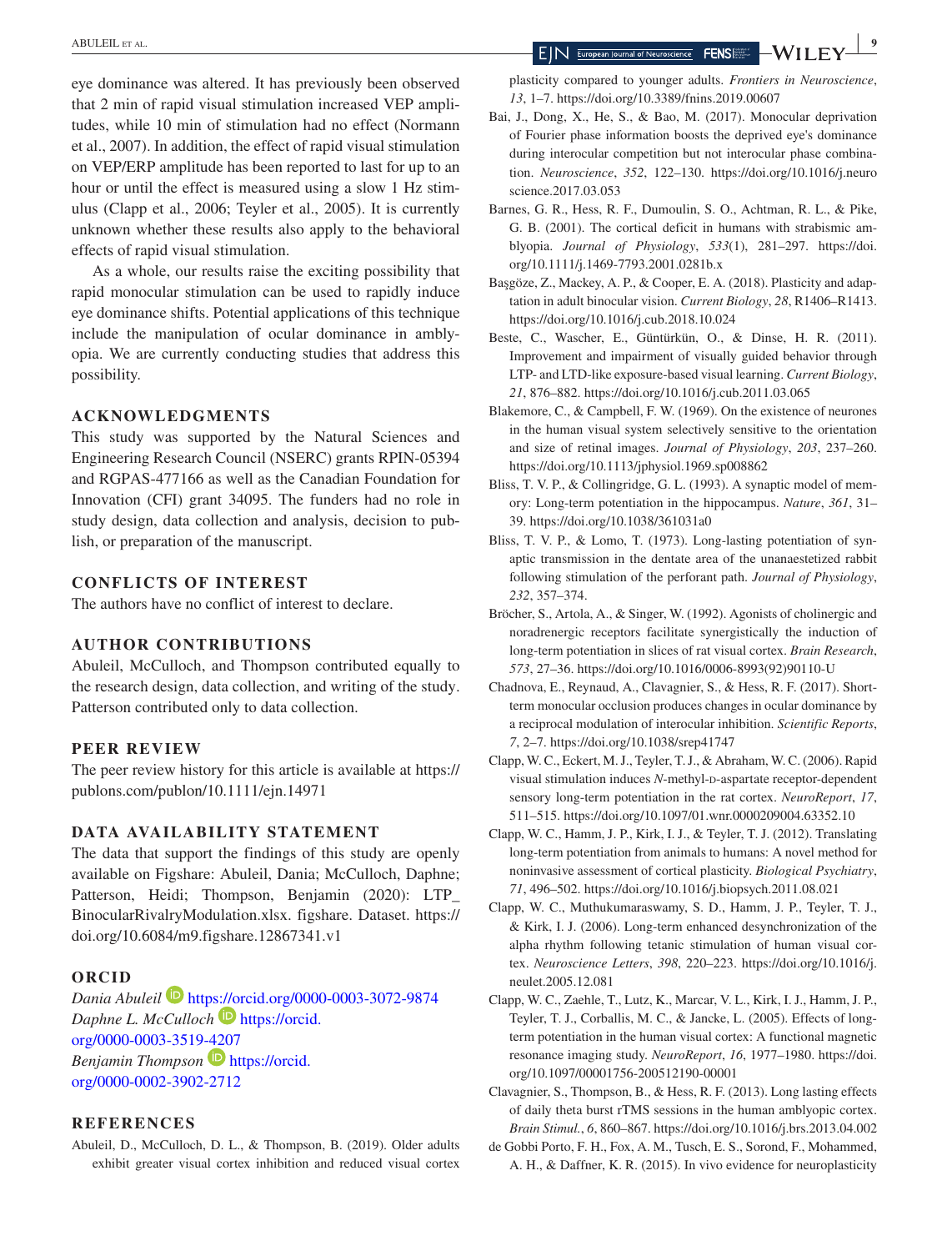in older adults. *Brain Research Bulletin*, *114*, 56–61. [https://doi.](https://doi.org/10.1016/j.brainresbull.2015.03.004) [org/10.1016/j.brainresbull.2015.03.004](https://doi.org/10.1016/j.brainresbull.2015.03.004)

- Eckert, M. J., Guévremont, D., Williams, J. M., & Abraham, W. C. (2013). Rapid visual stimulation increases extrasynaptic glutamate receptor expression but not visual-evoked potentials in the adult rat primary visual cortex. *European Journal of Neuroscience*, *37*, 400– 406.<https://doi.org/10.1111/ejn.12053>
- Fahle, M. (1982). Binocular rivalry: Suppression depends on orientation and spatial frequency. *Vision Research*, *22*, 787–800. [https://](https://doi.org/10.1016/0042-6989(82)90010-4) [doi.org/10.1016/0042-6989\(82\)90010-4](https://doi.org/10.1016/0042-6989(82)90010-4)
- Frenkel, M. Y., Sawtell, N. B., Diogo, A. C. M., Yoon, B., Neve, R. L., & Bear, M. F. (2006). Instructive effect of visual experience in mouse visual cortex. *Neuron*, *51*, 339–349. [https://doi.org/10.1016/j.](https://doi.org/10.1016/j.neuron.2006.06.026) [neuron.2006.06.026](https://doi.org/10.1016/j.neuron.2006.06.026)
- Greenlee, M. W., Georgeson, M. A., Magnussen, S., & Harris, J. P. (1991). The time course of adaptation to spatial contrast. *Vision Research*, *31*, 223–236. [https://doi.org/10.1016/0042-6989\(91\)90113-J](https://doi.org/10.1016/0042-6989(91)90113-J)
- Hayashi, Y., Shi, S. H., Esteban, J. A., Piccini, A., Poncer, J. C., & Malinow, R. (2000). Driving AMPA receptors into synapses by LTP and CaMKII: Requirement for GluR1 and PDZ domain interaction. *Science*, *287*, 2262–2267. [https://doi.org/10.1126/scien](https://doi.org/10.1126/science.287.5461.2262) [ce.287.5461.2262](https://doi.org/10.1126/science.287.5461.2262)
- Heynen, A. J., & Bear, M. F. (2001). Long-term potentiation of thalamocortical transmission in the adult visual cortex in vivo. *Journal of Neuroscience*, *21*, 9801–9813. <21/24/9801>
- Holmes, D. J., Hancock, S., & Andrews, T. J. (2006). Independent binocular integration for form and colour. *Vision Research*, *26*, 665– 677.<https://doi.org/10.1016/j.visres.2005.05.023>
- Hong, S. W., & Shevell, S. K. (2008). The influence of chromatic context on binocular color rivalry: Perception and neural representation. *Vision Research*, *48*, 1074–1083. [https://doi.org/10.1016/j.](https://doi.org/10.1016/j.visres.2008.01.018) [visres.2008.01.018](https://doi.org/10.1016/j.visres.2008.01.018)
- Hoogendam, J. M., Ramakers, G. M. J., & Di Lazzaro, V. (2010). Physiology of repetitive transcranial magnetic stimulation of the human brain. *Brain Stimulation*, *3*, 95–118. [https://doi.org/10.1016/j.](https://doi.org/10.1016/j.brs.2009.10.005) [brs.2009.10.005](https://doi.org/10.1016/j.brs.2009.10.005)
- Kang, M.-S.-S. (2009). Size matters: A study of binocular rivalry dynamics. *Journal of Vision*, *9*, 1–11. <https://doi.org/10.1167/9.1.17>
- Kim, H. W., Kim, C. Y., & Blake, R. (2017). Monocular perceptual deprivation from interocular suppression temporarily imbalances ocular dominance. *Current Biology*, *27*, 884–889. [https://doi.](https://doi.org/10.1016/j.cub.2017.01.063) [org/10.1016/j.cub.2017.01.063](https://doi.org/10.1016/j.cub.2017.01.063)
- Kirk, I. J., McNair, N. A., Hamm, J. P., Clapp, W. C., Mathalon, D. H., Cavus, I., & Teyler, T. J. (2010). Long-term potentiation (LTP) of human sensory-evoked potentials. *Wiley Interdisciplinary Reviews: Cognitive Science*, *1*, 766–773.<https://doi.org/10.1002/wcs.62>
- Lahr, J., Peter, J., Bach, M., Mader, I., Nissen, C., Normann, C., Kaller, C. P., Klöppel, S. (2014). Heterogeneity of stimulus-specific response modification-an fMRI study on neuroplasticity. *Frontiers in Human Neuroscience*, *8*, 695.<https://doi.org/10.3389/fnhum.2014.00695>
- Li, J., Thompson, B., Lam, C. S. Y., Deng, D., Chan, L. Y. L., Maehara, G., Woo, G. C., Yu, M., & Hess, R. F. (2011). The role of suppression in amblyopia. *Investigative Ophthalmology & Visual Science*, *52*, 4169–4176. <https://doi.org/10.1167/iovs.11-7233>
- Lunghi, C., Berchicci, M., Morrone, C., & Di Russo, F. (2015). Shortterm monocular deprivation alters early components of visual evoked potentials. *Journal of Physiology*, *593*, 4361–4372. [https://](https://doi.org/10.1113/JP270950) [doi.org/10.1113/JP270950](https://doi.org/10.1113/JP270950)
- Lunghi, C., Burr, D. C., & Morrone, C. (2011). Brief periods of monocular deprivation disrupt ocular balance in human adult visual

cortex. *Current Biology*, *21*, R538–R539. [https://doi.org/10.1016/j.](https://doi.org/10.1016/j.cub.2011.06.004) [cub.2011.06.004](https://doi.org/10.1016/j.cub.2011.06.004)

- Lunghi, C., Emir, U. E., Morrone, C., & Bridge, H. (2015). Short-term monocular deprivation alters GABA in the adult human visual cortex. *Current Biology*, *25*, 1496–1501. [https://doi.org/10.1016/j.](https://doi.org/10.1016/j.cub.2015.04.021) [cub.2015.04.021](https://doi.org/10.1016/j.cub.2015.04.021)
- Lunghi, C., Morrone, C., Secci, J., & Caputo, R. (2016). Binocular rivalry measured 2 hours after occlusion therapy predicts the recovery rate of the amblyopic eye in anisometropic children. *Investigative Opthalmology & Visual Science*, *57*, 1537–1546. [https://doi.](https://doi.org/10.1167/iovs.15-18419) [org/10.1167/iovs.15-18419](https://doi.org/10.1167/iovs.15-18419)
- Lunghi, C., Sframeli, A. T., Lepri, A., Lepri, M., Lisi, D., Sale, A., & Morrone, M. C. (2019). A new counterintuitive training for adult amblyopia. *Annals of Clinical and Translational Neurology*, *6*, 274– 284.<https://doi.org/10.1002/acn3.698>
- Magnussen, S., & Greenlee, M. W. (1985). Marathon adaptation to spatial contrast: Saturation in sight. *Vision Research*, *25*, 1409–1411. [https://doi.org/10.1016/0042-6989\(85\)90218-4](https://doi.org/10.1016/0042-6989(85)90218-4)
- Malenka, R. C., & Nicoll, R. A. (1999). Long-term potentiation A decade of progress? *Science*, *285*, 1870–1874. [https://doi.org/10.1126/](https://doi.org/10.1126/science.285.5435.1870) [science.285.5435.1870](https://doi.org/10.1126/science.285.5435.1870)
- Min, S. H., Baldwin, A. S., Reynaud, A., & Hess, R. F. (2018). The shift in ocular dominance from short-term monocular deprivation exhibits no dependence on duration of deprivation. *Scientific Reports*, *8*, 1–9.<https://doi.org/10.1038/s41598-018-35084-1>
- Normann, C., Schmitz, D., Fürmaier, A., Döing, C., & Bach, M. (2007). Long-term plasticity of visually evoked potentials in humans is altered in major depression. *Biological Psychiatry*, *62*, 373–380. <https://doi.org/10.1016/j.biopsych.2006.10.006>
- Ramamurthy, M., & Blaser, E. (2018). Assessing the kaleidoscope of monocular deprivation effects. *Journal of Vision*, *18*, 14. [https://doi.](https://doi.org/10.1167/18.13.14) [org/10.1167/18.13.14](https://doi.org/10.1167/18.13.14)
- Ross, R. M., McNair, N. A., Fairhall, S. L., Clapp, W. C., Hamm, J. P., Teyler, T. J., & Kirk, I. J. (2008). Induction of orientation-specific LTP-like changes in human visual evoked potentials by rapid sensory stimulation. *Brain Research Bulletin*, *76*, 97–101. [https://doi.](https://doi.org/10.1016/j.brainresbull.2008.01.021) [org/10.1016/j.brainresbull.2008.01.021](https://doi.org/10.1016/j.brainresbull.2008.01.021)
- Sanders, P. J., Thompson, B., Corballis, P. M., Maslin, M., & Searchfield, G. D. (2018). A review of plasticity induced by auditory and visual tetanic stimulation in humans. *European Journal of Neuroscience*, *48*, 2084–2097. <https://doi.org/10.1111/ejn.14080>
- Stalmeier, P. F. M., & de Weert, C. M. M. (1988). Binocular rivalry with chromatic contours. *Perception & Psychophysics*, *44*, 456–462. <https://doi.org/10.3758/BF03210431>
- Teyler, T. J., & DiScenna, P. (1987). Long-term potentiation. *Annual Review of Neuroscience*, *10*, 131–161. [https://doi.org/10.1146/annur](https://doi.org/10.1146/annurev.ne.10.030187.001023) [ev.ne.10.030187.001023](https://doi.org/10.1146/annurev.ne.10.030187.001023)
- Teyler, T. J., Hamm, J. P., Clapp, W. C., Johnson, B. W., Corballis, M. C., & Kirk, I. J. (2005). Long-term potentiation of human visual evoked responses. *European Journal of Neuroscience*, *21*, 2045– 2050. <https://doi.org/10.1111/j.1460-9568.2005.04007.x>
- Thompson, B., Mansouri, B., Koski, L., & Hess, R. F. (2008). Brain plasticity in the adult: Modulation of function in amblyopia with rTMS. *Current Biology*, *18*, 1067–1071. [https://doi.org/10.1016/j.](https://doi.org/10.1016/j.cub.2008.06.052) [cub.2008.06.052](https://doi.org/10.1016/j.cub.2008.06.052)
- Tuna, A. R., Pinto, N., Brardo, F. M., Fernandes, A., Nunes, A. F., & Pato, M. V. (2020). Transcranial magnetic stimulation in adults with amblyopia. *Journal of Neuro-Ophthalmology*, *40*, 185–192. [https://](https://doi.org/10.1097/wno.0000000000000828) [doi.org/10.1097/wno.0000000000000828](https://doi.org/10.1097/wno.0000000000000828)